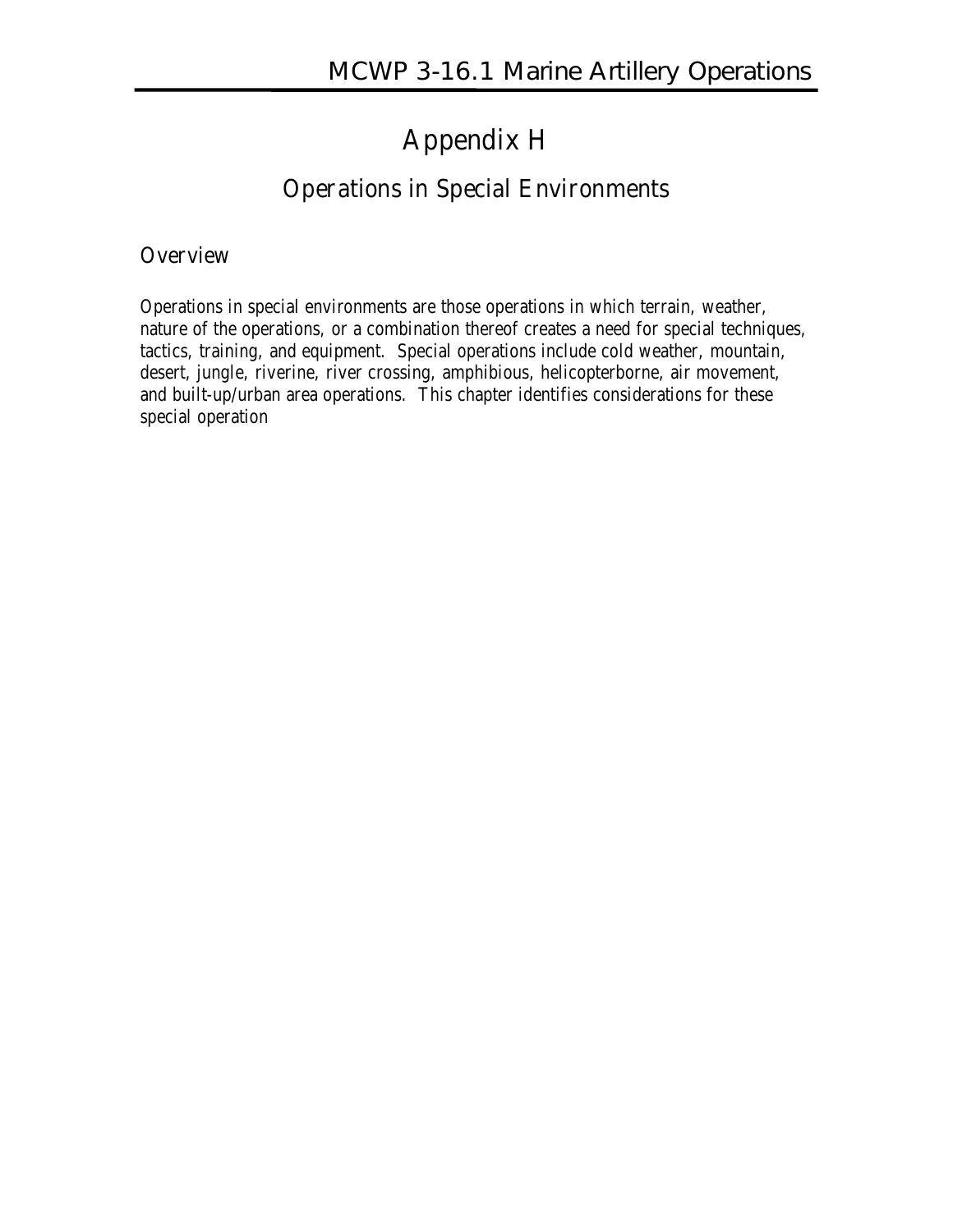# **Cold Weather Operations**

| <b>ORGANIZATION FOR</b>      | MOVEMENT/POSITIONING DELIVERY OF FIRE |                                                                   | <b>SECURITY</b>                                         | COMMAND, CONTROL,                 |
|------------------------------|---------------------------------------|-------------------------------------------------------------------|---------------------------------------------------------|-----------------------------------|
| <b>COMBAT</b>                |                                       |                                                                   |                                                         | <b>AND COMMUNICATIONS</b>         |
| Unit density is usually low, | Movement of wheeled vehicles          | Ammunition effects are reduced                                    | Hardening of positions is                               | Communications primarily by       |
| thus attachment of artillery | restricted and slow. Artillery is     | by snow, increased by ice.                                        | difficult. Construction of                              | radio. Wire use restricted to     |
| may be required.             | nearly road bound.                    | HE/Q and ICM ineffective in                                       | barriers, parapets, etc. on                             | existing trails and roads. Wire   |
|                              |                                       | deep snow. HE/Q can be used                                       | frozen ground may require                               | may be laid by aircraft. Wire     |
|                              | Chains required for prime             | to start avalanches. MTSQ fuses explosives.                       |                                                         | must be kept in warm place        |
|                              | movers. Consider the need for         | are effective. Chemical agents                                    |                                                         | until laid.                       |
|                              | wreckers.                             | are adversely affected. Particles Engineers may be attached to    |                                                         |                                   |
|                              |                                       | of WP may become buried in                                        | artillery for snow clearing,                            | Due to decreased mobility,        |
|                              | Heavy vehicles move with              | snow and cause hazard to                                          | hardening of positions, and                             | communications security and       |
|                              | difficulty in deep snow or            | friendly troops.                                                  | fortifications.                                         | electronics security have added   |
|                              | muskeg.                               |                                                                   |                                                         | importance.                       |
|                              |                                       | Cold affects weapons. Rates of                                    | Track plans must be strictly                            |                                   |
|                              | Large battlefield requires            | fire are reduced until weapons                                    | enforced to prevent compromise Artillery commander must |                                   |
|                              | movement. Navigation difficult.       | have warmed. Ammunition                                           | of position by tracks in snow.                          | ensure supported unit aware of    |
|                              |                                       | preparation is slow. Range                                        |                                                         | limitations of artillery in cold. |
|                              | Air movement affected by ice          | correction factor of $\pm$ 100m per DS and attached artillery may |                                                         |                                   |
|                              | fog. Movement by helicopter           | 1000m is not uncommon.                                            | be located adjacent to or within                        |                                   |
|                              | makes large signature. CSS to         |                                                                   | perimeter of infantry.                                  |                                   |
|                              | artillery positioned by helicopter    | Survey difficult. Survey control                                  |                                                         |                                   |
|                              | may be difficult.                     | points and markers become                                         | Concentrations of shelters make                         |                                   |
|                              |                                       | obscured. Survey parties need                                     | unit vulnerable to attack.                              |                                   |
|                              |                                       | equipment for over-the-snow                                       |                                                         |                                   |
|                              |                                       | travel.                                                           | Camouflage discipline must be                           |                                   |
|                              |                                       |                                                                   | strictly enforced.                                      |                                   |
|                              |                                       | Radar operations hampered by                                      |                                                         |                                   |
|                              |                                       | extreme cold.                                                     |                                                         |                                   |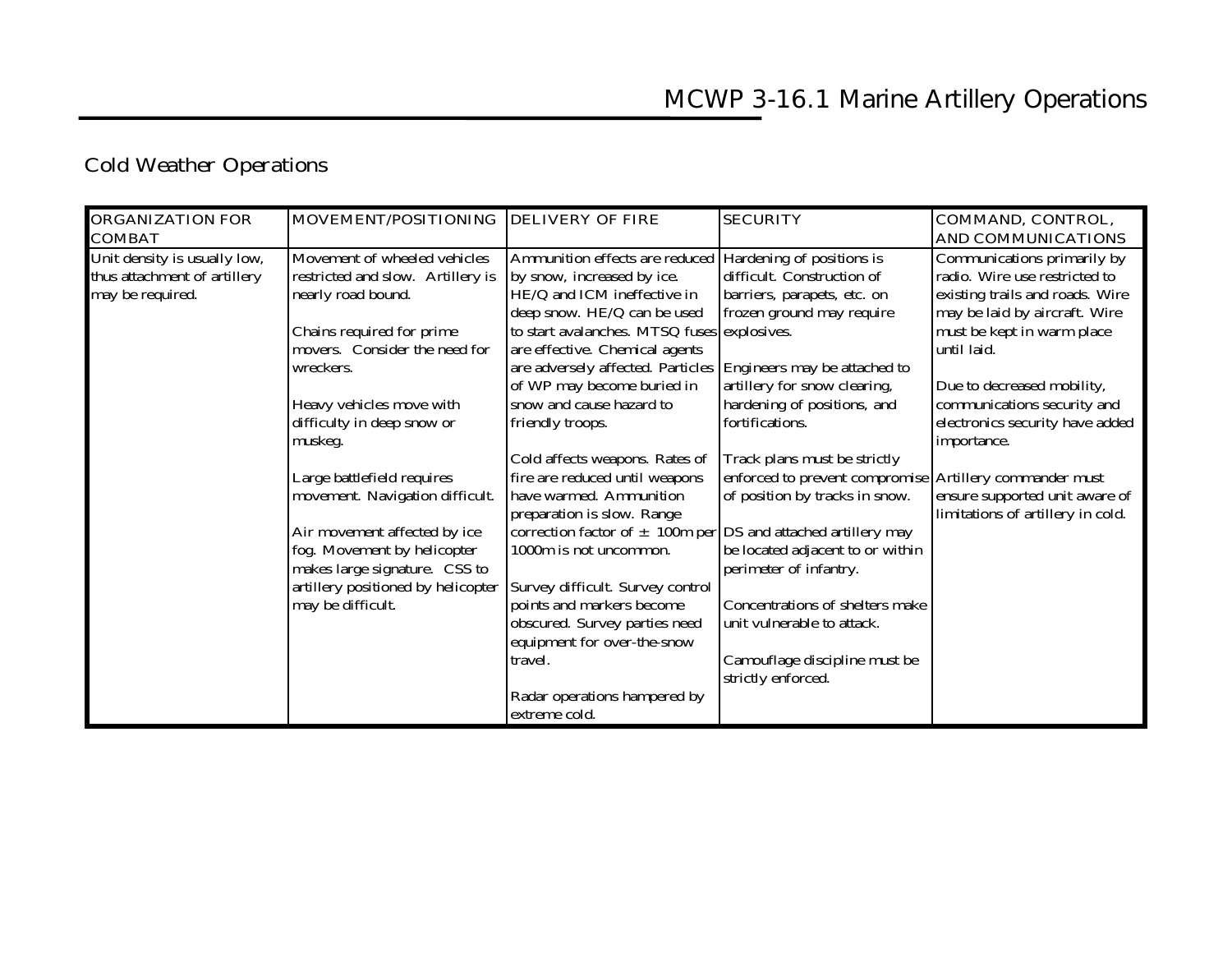## **Cold Weather Operations -- Continued**

| <b>ORGANIZATION FOR</b><br><b>COMBAT</b> | MOVEMENT/POSITIONING DELIVERY OF FIRE                                                                                                                  |                                                                                                                                                          | <b>SECURITY</b> | COMMAND, CONTROL,<br><b>AND COMMUNICATIONS</b> |
|------------------------------------------|--------------------------------------------------------------------------------------------------------------------------------------------------------|----------------------------------------------------------------------------------------------------------------------------------------------------------|-----------------|------------------------------------------------|
|                                          | Positions selected for tactical<br>utility, protection from the<br>elements, and ease of CSS.                                                          | Firing platform stability is a<br>problem in deep snow.                                                                                                  |                 |                                                |
|                                          | Firing positions may be on or<br>near roads, in farm yards, etc.<br>Positions will often have limited                                                  | Ensure positions are away from<br>possible avalanche-prone areas.                                                                                        |                 |                                                |
|                                          | space. Old positions can be used [FASCAM may settle in deep<br>as supplementary positions or for snow and reduce effectiveness.<br>ammunition storage. |                                                                                                                                                          |                 |                                                |
|                                          | Two methods of snow clearing<br>positions are racetrack and<br>driveway methods.                                                                       | Projectile plugs should be left in<br>place or fuses immediately<br>mated with projectiles to<br>prevent condensation, ice, or<br>snow in the fuse well. |                 |                                                |
|                                          | Positions require increased time<br>for preparation. Dunnage may be<br>required.                                                                       |                                                                                                                                                          |                 |                                                |
|                                          | Ahkios (man-portable sleds) can<br>be used to move equipment and<br>ammunition in position.                                                            |                                                                                                                                                          |                 |                                                |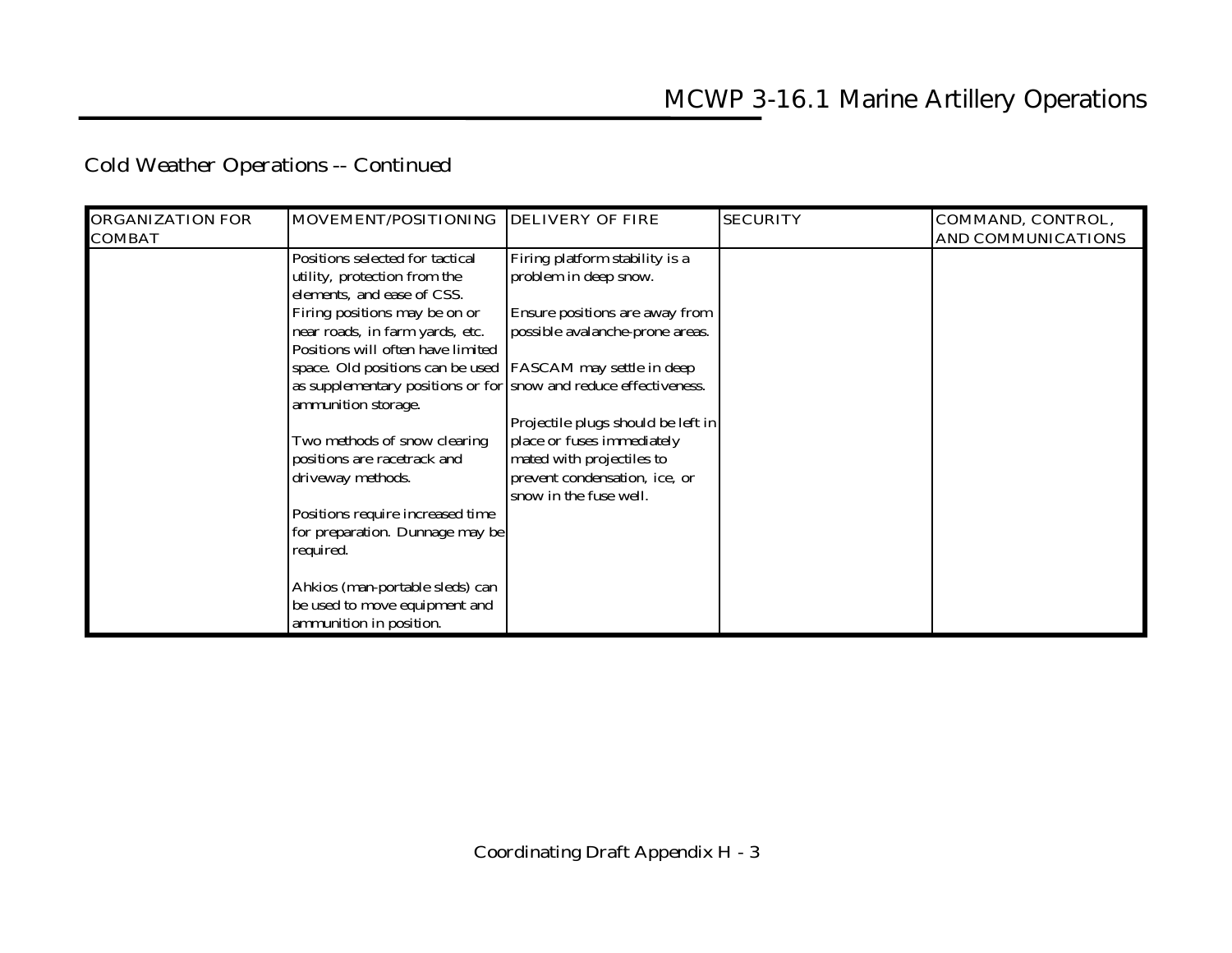### **Mountain Operations**

| <b>ORGANIZATION FOR</b><br><b>COMBAT</b> | MOVEMENT/POSITIONING DELIVERY OF FIRE                         |                                   | <b>SECURITY</b>              | COMMAND, CONTROL,<br><b>AND COMMUNICATIONS</b> |
|------------------------------------------|---------------------------------------------------------------|-----------------------------------|------------------------------|------------------------------------------------|
| Terrain often requires use of            | Movement of vehicles slow and                                 | High angle fire often required    | All around security critical | Decentralized in the attack;                   |
| multiple maneuver columns,               | restricted to roads and improved                              | because of masks of positions     | because of terrain.          | centralized in the defense.                    |
| thus attachment of artillery             | trails, which are usually scarce.                             | and for defilade fire.            |                              |                                                |
| may be required.                         | Winding roads and steep slopes                                |                                   |                              | Radio communications often                     |
|                                          | create difficulty for towed                                   | Observed fires and frequent       |                              | degraded; use of radio relays                  |
|                                          | weapons.                                                      | corrections for nonstandard       |                              | required.                                      |
|                                          |                                                               | conditions are required.          |                              |                                                |
|                                          | Self-propelled artillery traction                             | Consider check rounds.            |                              | Antennae must be carefully                     |
|                                          | difficult when road is rocky or                               | Massed fires are less effective   |                              | sited and masked.                              |
|                                          | icy. Can be overcome by                                       | because of enemy dispersion.      |                              |                                                |
|                                          | grousers (cleats) on the tracks.                              | However, chokepoints and          |                              | Wire laying restricted to roads.               |
|                                          |                                                               | passes are ideal targets.         |                              | Cross-country wire difficult to                |
|                                          | Potential for bottlenecks.                                    |                                   |                              | lay and maintain.                              |
|                                          | Artillery needs route precedence. Counterfire is particularly |                                   |                              |                                                |
|                                          |                                                               | effective due to high angle fire. |                              | Control cells may be formed to                 |
|                                          | Helicopter movement may be                                    | Positions can be predicted        |                              | stay with batteries.                           |
|                                          | restricted by altitude limitations.                           | because of few available          |                              |                                                |
|                                          |                                                               | positions.                        |                              |                                                |
|                                          | Positions will usually be scarce                              |                                   |                              |                                                |
|                                          | and access limited.                                           | Rocky ground enhances             |                              |                                                |
|                                          |                                                               | lethality of HE; airbursts        |                              |                                                |
|                                          | Artillery must be prepared to                                 | effective on reverse slopes;      |                              |                                                |
|                                          | fire from roads.                                              | ICM, smoke, and Illum fires       |                              |                                                |
|                                          |                                                               | difficult to adjust and maintain  |                              |                                                |
|                                          | High altitude lowers load                                     | due to winds.                     |                              |                                                |
|                                          | capacity of vehicles.                                         |                                   |                              |                                                |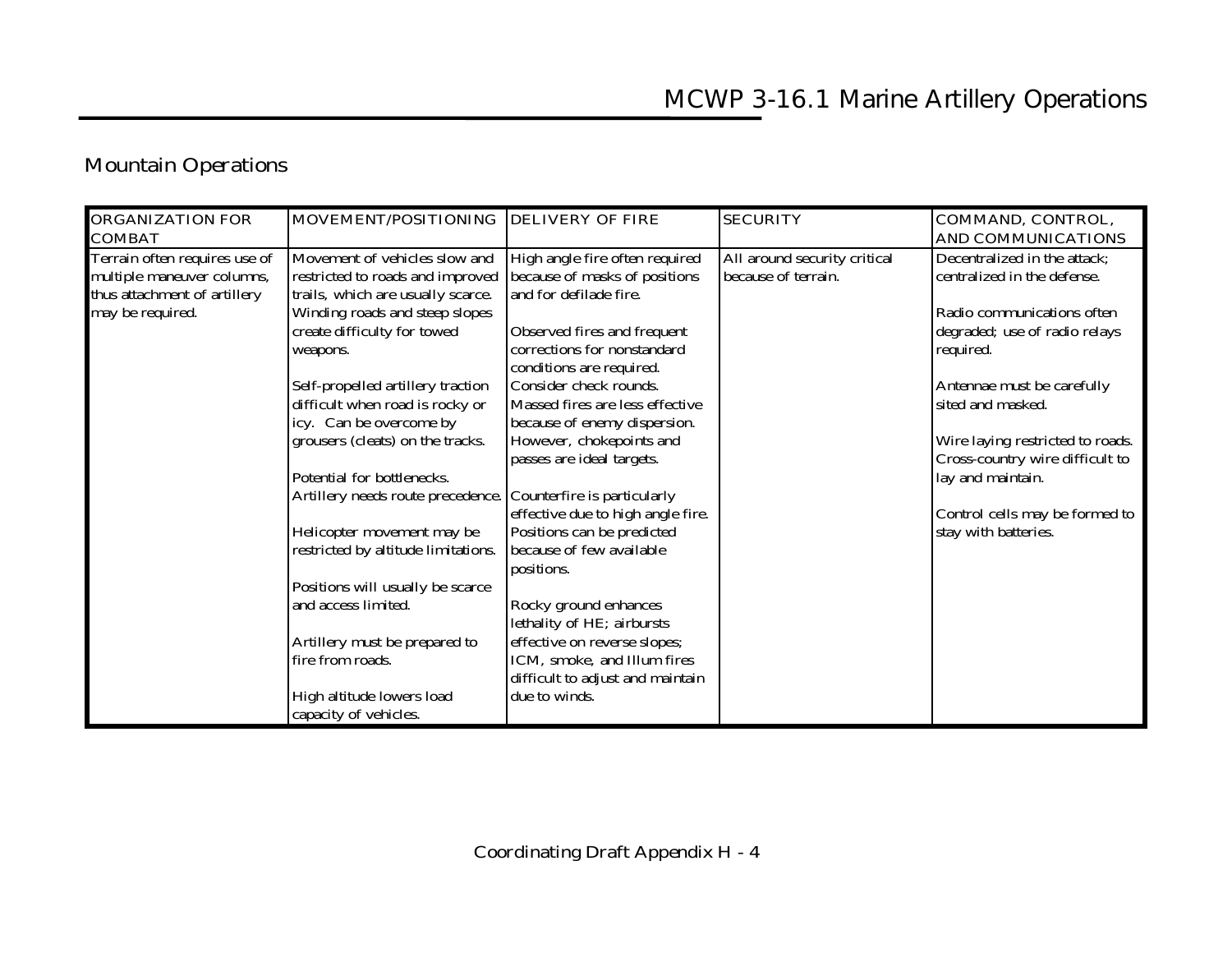### **Desert Operations**

| <b>ORGANIZATION FOR</b>                                | MOVEMENT/POSITIONING                   | <b>DELIVERY OF FIRE</b>         | <b>SECURITY</b>               | COMMAND, CONTROL,               |
|--------------------------------------------------------|----------------------------------------|---------------------------------|-------------------------------|---------------------------------|
| <b>COMBAT</b>                                          |                                        |                                 |                               | <b>AND COMMUNICATIONS</b>       |
| Wide dispersion of forces may Wheeled vehicle movement |                                        | HE/Q and delay, ICM, and        | Security takes on added       | Radio communications            |
| require attachment of                                  | difficult with heavy loads. Roads      | FASCAM smothered by deep        | importance.                   | generally excellent, but        |
| artillery.                                             | are normally poor.                     | sands. Airbursts, smoke,        |                               | vulnerable to EW and damage     |
|                                                        |                                        | Illum, and Copperhead are very  | Artillery vulnerability is    | by sand, heat, etc.             |
| Desert battles tend to be                              | Displacements will usually be          | effective.                      | increased by firing signature |                                 |
| centralized.                                           | frequent because of fluidity of        |                                 | and openness of terrain.      | Wire is easy to install in most |
|                                                        | battlefield. Units should carry        | Long-range fires and            |                               | areas.                          |
|                                                        | mission-essential loads.               | obscuration and screening fires | Positions must be well-       |                                 |
|                                                        |                                        | can be expected.                | dispersed, hardened, and      | For short ranges, visual and    |
|                                                        | Movements should occur during          |                                 | camouflaged.                  | sound signals may be used.      |
|                                                        | periods of reduced visibility when     | Rapid changes in weather        |                               |                                 |
|                                                        | possible. Day movement causes          | require frequent changes in     | Deception should be           | Some areas may have dead        |
|                                                        | dust signature.                        | corrections for nonstandard     | practiced, but is difficult.  | spots.                          |
|                                                        |                                        | conditions.                     |                               |                                 |
|                                                        | Helicopter operations difficult due    |                                 |                               |                                 |
|                                                        | to dust.                               | Radars highly effective.        |                               |                                 |
|                                                        | RSOP and survey must be                | Most targets will be hardened.  |                               |                                 |
|                                                        | continuous. Often, air                 |                                 |                               |                                 |
|                                                        | reconnaissance is used.                | Survey control points are few   |                               |                                 |
|                                                        |                                        | and far between. Astronomic     |                               |                                 |
|                                                        | Terrain gun positioning is widely      | observation and resection may   |                               |                                 |
|                                                        | used to take advantage of terrain.     | be required.                    |                               |                                 |
|                                                        | Consider potential changes in          | Soft sand causes problems in    |                               |                                 |
|                                                        | weather when selecting positions.      | firing of weapons.              |                               |                                 |
|                                                        |                                        |                                 |                               |                                 |
|                                                        | Navigation difficult.                  | Plan for increased consumption  |                               |                                 |
|                                                        |                                        | rate of ammunition.             |                               |                                 |
|                                                        | Use caution in operating in wadis,     |                                 |                               |                                 |
|                                                        | particularly if rainstorms are likely. |                                 |                               |                                 |

**Coordinating Draft Appendix H - 5**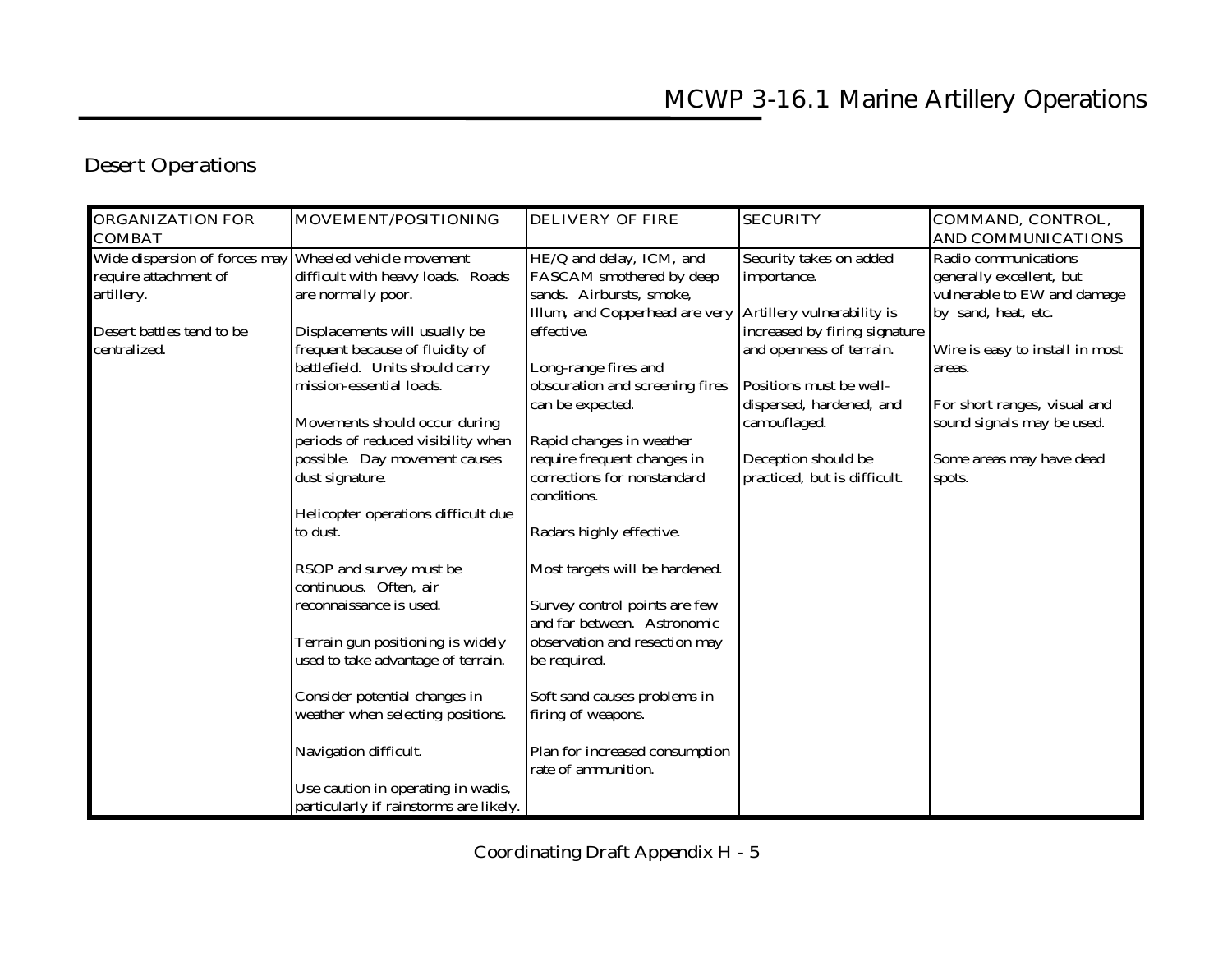|  |  | <b>Jungle Operations</b> |
|--|--|--------------------------|
|--|--|--------------------------|

| <b>ORGANIZATION FOR</b>       | MOVEMENT/POSITIONING DELIVERY OF FIRE                      |                                  | <b>SECURITY</b>                 | COMMAND, CONTROL,                  |
|-------------------------------|------------------------------------------------------------|----------------------------------|---------------------------------|------------------------------------|
| <b>COMBAT</b>                 |                                                            |                                  |                                 | <b>AND COMMUNICATIONS</b>          |
| Communications may            | Limited trafficability for wheeled Firing platforms may be |                                  | All around security and         | Radio communications are           |
| necessitate decentralized     | and tracked vehicles on few                                | required for stability in swampy | hardened positions must be      | restricted by line of sight, dense |
| control.                      | existing roads. Loads must be                              | areas.                           | established.                    | vegetation, and adverse weather    |
|                               | kept light.                                                |                                  |                                 | conditions. Range of radios is     |
| Supported units often conduct |                                                            | 6400-mil firing capability may   | Positions in thick vegetation   | usually reduced by as much as      |
| decentralized or independent  | Air movement essential.                                    | be required.                     | areas increase vulnerability to | 40 percent.                        |
| operations.                   |                                                            |                                  | ground attack.                  |                                    |
|                               | Mutually-supporting positions                              | Canopy of jungle affects         |                                 | Antennae siting are critical.      |
|                               | should be selected when                                    | ammunition effectiveness and     | Integrated security plans are   | Field expedient and directional    |
|                               | possible.                                                  | functioning. HE delay needed     | established.                    | antennae are used. Antennae        |
|                               |                                                            | to penetrate canopy.             |                                 | may have to be elevated to         |
|                               | Positions are usually scarce and                           |                                  |                                 | achieve line of sight.             |
|                               | may be inaccessible by road.                               | Radars have reduced range and    |                                 |                                    |
|                               | Thus, air resupply will be                                 | accuracy.                        |                                 | Wire laying restricted to roads.   |
|                               | required.                                                  |                                  |                                 | Wire can be laid by helicopter.    |
|                               |                                                            | Close-in fires may be frequent.  |                                 |                                    |
|                               | Positions may have to be                                   |                                  |                                 |                                    |
|                               | cleared.                                                   | High angle fires are common.     |                                 |                                    |
|                               | Positions are normally compact                             | Survey control slow and must     |                                 |                                    |
|                               | for control and security.                                  | be established when feasible.    |                                 |                                    |
|                               | Positions for radars usually<br>limited.                   | Humidity may degrade range.      |                                 |                                    |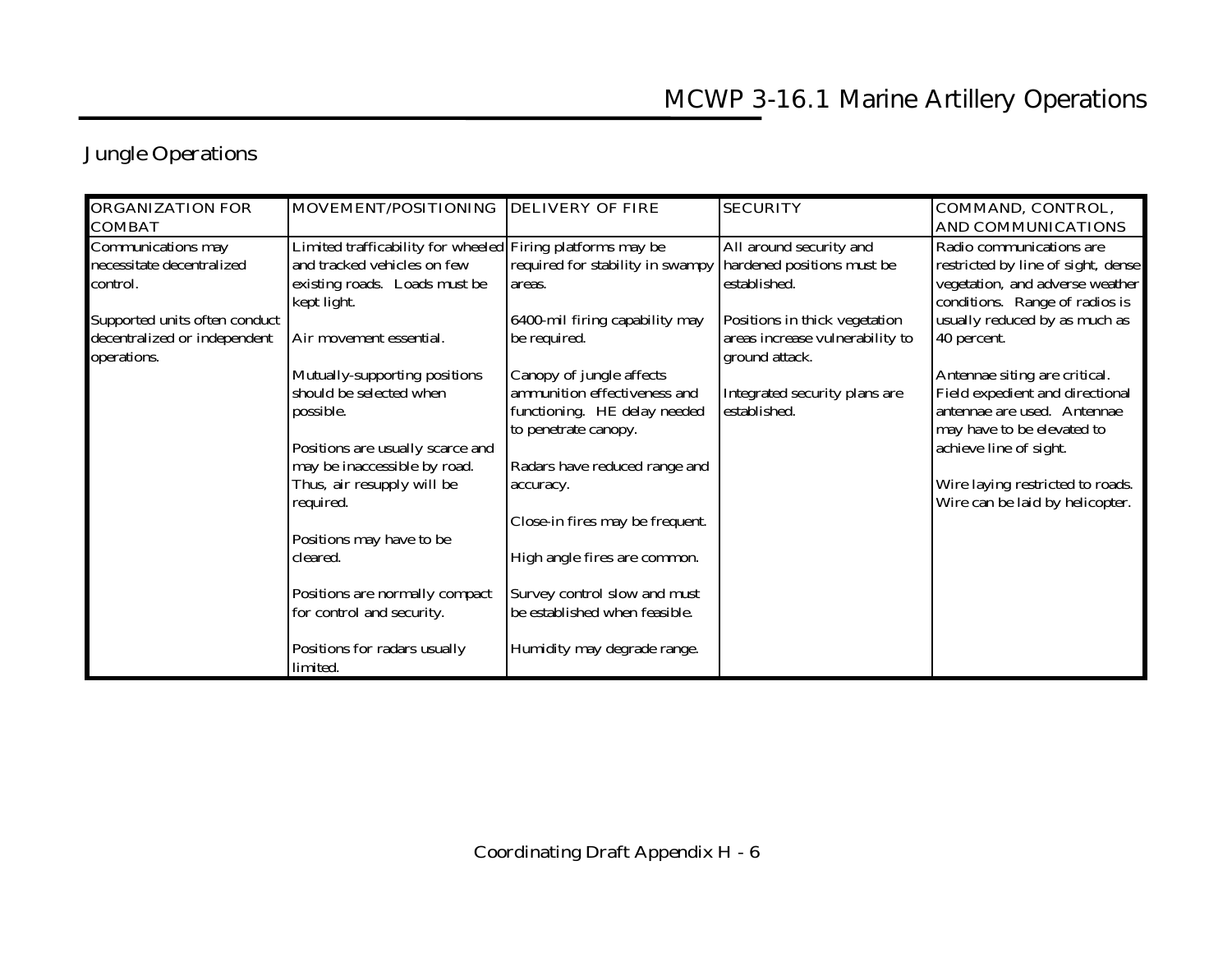### **Jungle Operations -- Continued**

| <b>ORGANIZATION FOR</b> | MOVEMENT/POSITIONING                                            | <b>DELIVERY OF FIRE</b>         | <b>SECURITY</b> | <b>COMMAND AND</b> |
|-------------------------|-----------------------------------------------------------------|---------------------------------|-----------------|--------------------|
| <b>COMBAT</b>           |                                                                 |                                 |                 | <b>CONTROL</b>     |
|                         | Air reconnaissance and aerial                                   | Ammunition must be protected    |                 |                    |
|                         | photographs useful.                                             | from moisture.                  |                 |                    |
|                         | Positions are often hampered by                                 | Unobserved or predicted fires   |                 |                    |
|                         | soft terrain. Engineer support or are often used. Adjustment by |                                 |                 |                    |
|                         | dunnage may be required.                                        | sound and the use of creeping   |                 |                    |
|                         |                                                                 | fires are common.               |                 |                    |
|                         | Distance between march                                          |                                 |                 |                    |
|                         | elements are reduced and other                                  | HE/Q can be used in low tree    |                 |                    |
|                         | security measures intensified                                   | canopy or grassland, often      |                 |                    |
|                         | because of limited visibility and                               | producing a splintering effect. |                 |                    |
|                         | natural obstacles. Flank security                               |                                 |                 |                    |
|                         | is a continuing requirement.                                    |                                 |                 |                    |
|                         | Thorough RSOP essential.                                        |                                 |                 |                    |
|                         |                                                                 |                                 |                 |                    |
|                         |                                                                 |                                 |                 |                    |
|                         |                                                                 |                                 |                 |                    |
|                         |                                                                 |                                 |                 |                    |
|                         |                                                                 |                                 |                 |                    |
|                         |                                                                 |                                 |                 |                    |
|                         |                                                                 |                                 |                 |                    |
|                         |                                                                 |                                 |                 |                    |
|                         |                                                                 |                                 |                 |                    |
|                         |                                                                 |                                 |                 |                    |
|                         |                                                                 |                                 |                 |                    |
|                         |                                                                 |                                 |                 |                    |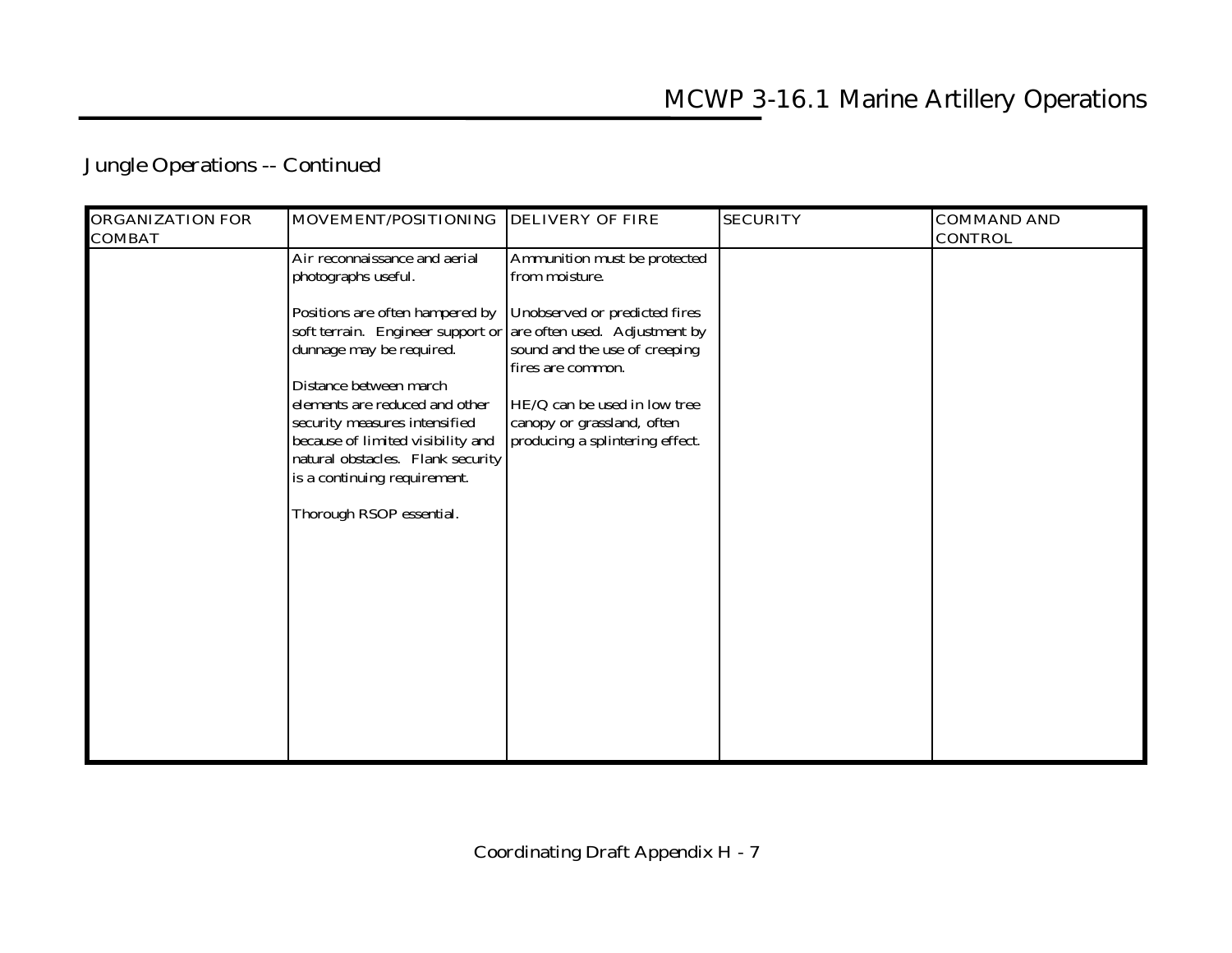### **Riverine Operations**

| <b>ORGANIZATION FOR</b>                                                                                                                                                                          | MOVEMENT/POSITIONING                                                                                                                                                                                                                                                                                                                                                                                                                                                                                                                                                                                                                                                         | <b>DELIVERY OF FIRE</b>                                                                                                                                                                                                                                                                                                                         | <b>SECURITY</b>                                                                                                                                                                                                                                                                                                                                    |
|--------------------------------------------------------------------------------------------------------------------------------------------------------------------------------------------------|------------------------------------------------------------------------------------------------------------------------------------------------------------------------------------------------------------------------------------------------------------------------------------------------------------------------------------------------------------------------------------------------------------------------------------------------------------------------------------------------------------------------------------------------------------------------------------------------------------------------------------------------------------------------------|-------------------------------------------------------------------------------------------------------------------------------------------------------------------------------------------------------------------------------------------------------------------------------------------------------------------------------------------------|----------------------------------------------------------------------------------------------------------------------------------------------------------------------------------------------------------------------------------------------------------------------------------------------------------------------------------------------------|
| <b>COMBAT</b><br>Widely dispersed force may<br>require attachment of<br>artillery.<br>Quantity and caliber of<br>artillery may be limited by<br>lack of positions and water<br>transport assets. | Movement primarily by landing craft and<br>helicopter.<br>Artillery may have to be positioned in hostile area<br>before attack begins.<br>Tidal conditions and water level may affect<br>movement.<br>Buoy markers should be placed on howitzers and<br>prime movers to help recovery in event of sinking.<br>Naval radar aboard escort watercraft can be used<br>for position location.<br>Position locations for barge/boat mounted artillery<br>should have:<br>1) Steep banks below surface,<br>2) Wide streams to front and rear to reduce danger<br>from ground attack,<br>3) Limited avenues of approach over land, and<br>4) Areas that minimize anchorage problems. | Batteries must be prepared for direct<br>fire for self-defense.<br>Fires without observation may be<br>inaccurate because of lack of survey<br>control and valid MET data.<br>If afloat, FDCs are generally semi-<br>permanent on separate landing craft.<br>Fires can be delivered from the LCM-<br>8 or barges while anchored to the<br>bank. | Additional forces for the security of<br>prepositioned artillery.<br>Position areas may be small and in<br>insecure areas. Cover and<br>concealment may be limited.<br>Naval element gunboats and assault<br>support patrol boats provide boat<br>security.<br>CAS, CIFS, supporting artillery are<br>requested for route security as<br>required. |
|                                                                                                                                                                                                  |                                                                                                                                                                                                                                                                                                                                                                                                                                                                                                                                                                                                                                                                              |                                                                                                                                                                                                                                                                                                                                                 |                                                                                                                                                                                                                                                                                                                                                    |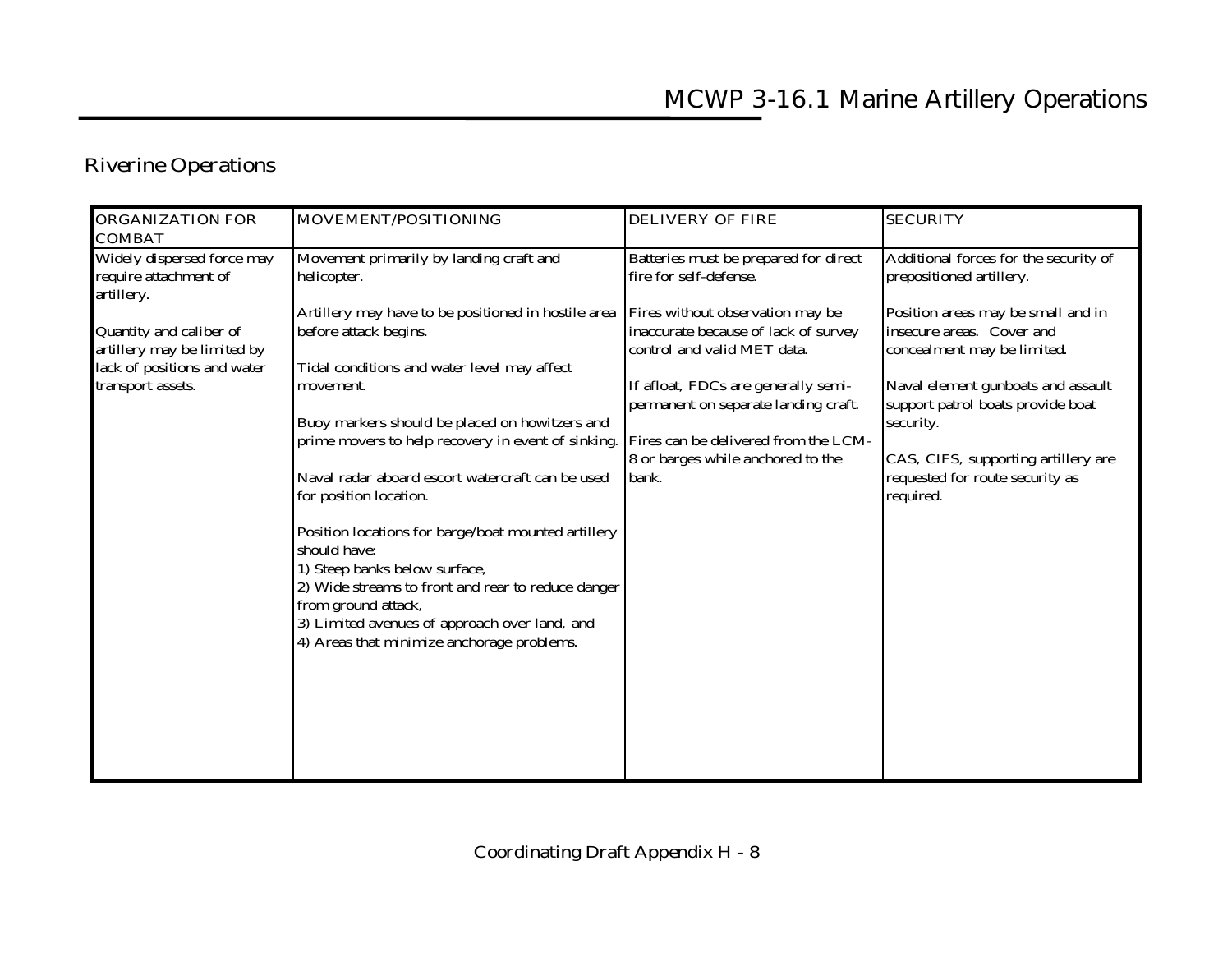# **River Crossing Operations**

| <b>ORGANIZATION FOR</b>         | MOVEMENT/POSITIONING DELIVERY OF FIRE                                                             |                                   | <b>SECURITY</b> | COMMAND, CONTROL,          |
|---------------------------------|---------------------------------------------------------------------------------------------------|-----------------------------------|-----------------|----------------------------|
| <b>COMBAT</b>                   |                                                                                                   |                                   |                 | <b>AND COMMUNICATIONS</b>  |
| Artillery is organized for      | Most artillery will cross the river GS and GS-R units may provide When supporting force crosses   |                                   |                 | May be complicated during  |
| combat consistent with type of  | when continuous fire support can close supporting fires as $DS$ and river, local security becomes |                                   |                 | times when elements are on |
| crossing to be conducted        | be delivered from the far bank.                                                                   | reinforcing move.                 | critical.       | both sides of the river.   |
| (hasty or deliberate) and       |                                                                                                   |                                   |                 |                            |
| intended mission after          | DS artillery displaces when first                                                                 | Prior to, during, and             |                 |                            |
| crossing. When practicable,     | phase objectives are seized and                                                                   | immediately following crossing,   |                 |                            |
| centralized control is desired. | positions are available for                                                                       | artillery may deliver illum,      |                 |                            |
|                                 | artillery.                                                                                        | smoke, and deception fires.       |                 |                            |
| In the defense, artillery may   |                                                                                                   | Fires can be used to screen       |                 |                            |
| be attached to security forces  | Some artillery may be airlifted to noise of crossing.                                             |                                   |                 |                            |
| deployed across river.          | reduce congestion at the crossing                                                                 |                                   |                 |                            |
|                                 | site.                                                                                             | In the defense, fires may be      |                 |                            |
|                                 |                                                                                                   | planned on probable crossing      |                 |                            |
|                                 | In the assault, final positions are                                                               | sites, fires to canalize the      |                 |                            |
|                                 | moved into at the last possible                                                                   | enemy and stall his attack        |                 |                            |
|                                 | moment under cover of                                                                             | astride the river, and to support |                 |                            |
|                                 | darkness. Positions should be                                                                     | a counterattack. Fires are        |                 |                            |
|                                 | well forward and in depth to                                                                      | delivered in depth.               |                 |                            |
|                                 | range beyond the bridgehead                                                                       |                                   |                 |                            |
|                                 | line. Also, positioning should                                                                    |                                   |                 |                            |
|                                 | facilitate rapid crossing. RSOP                                                                   |                                   |                 |                            |
|                                 | is accomplished by map. There                                                                     |                                   |                 |                            |
|                                 | is little flexibility in selecting                                                                |                                   |                 |                            |
|                                 | initial positions.                                                                                |                                   |                 |                            |
|                                 |                                                                                                   |                                   |                 |                            |
|                                 |                                                                                                   |                                   |                 |                            |
|                                 |                                                                                                   |                                   |                 |                            |
|                                 |                                                                                                   |                                   |                 |                            |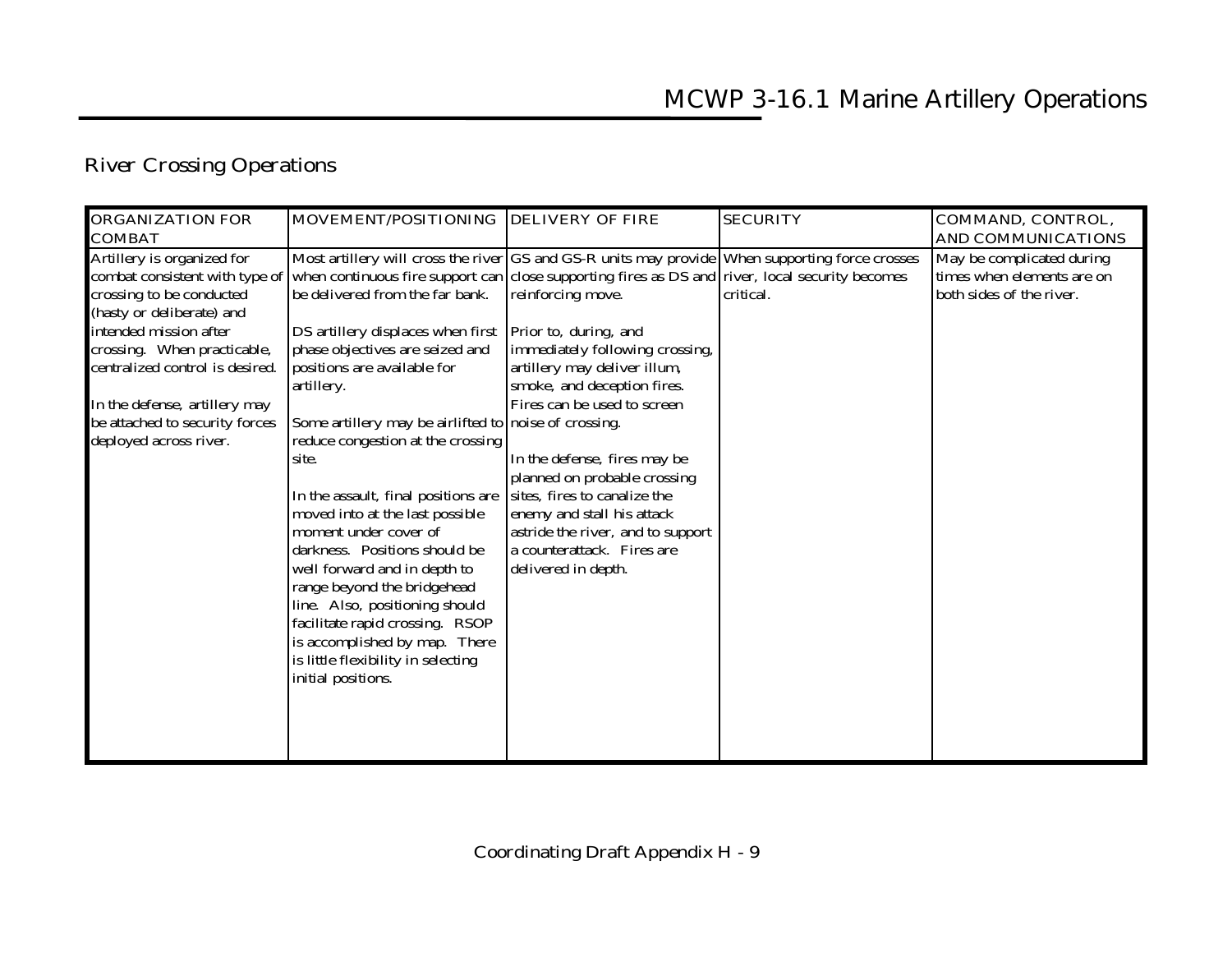### **Amphibious Operations**

|                                                                                                                                                                                                                                                                                                                                                                                                                                                                                                                                                                                                                                                                                                                                                                                                                                                                                                                                                                                                                                                                           | <b>DELIVERY OF FIRE</b>                                                                                                                                                                                                                                   | <b>SECURITY</b>                                                                                            | <b>COMMAND AND</b>                                                                                                                                                                                                                                                                                                                |
|---------------------------------------------------------------------------------------------------------------------------------------------------------------------------------------------------------------------------------------------------------------------------------------------------------------------------------------------------------------------------------------------------------------------------------------------------------------------------------------------------------------------------------------------------------------------------------------------------------------------------------------------------------------------------------------------------------------------------------------------------------------------------------------------------------------------------------------------------------------------------------------------------------------------------------------------------------------------------------------------------------------------------------------------------------------------------|-----------------------------------------------------------------------------------------------------------------------------------------------------------------------------------------------------------------------------------------------------------|------------------------------------------------------------------------------------------------------------|-----------------------------------------------------------------------------------------------------------------------------------------------------------------------------------------------------------------------------------------------------------------------------------------------------------------------------------|
| <b>COMBAT</b>                                                                                                                                                                                                                                                                                                                                                                                                                                                                                                                                                                                                                                                                                                                                                                                                                                                                                                                                                                                                                                                             |                                                                                                                                                                                                                                                           |                                                                                                            | <b>CONTROL</b>                                                                                                                                                                                                                                                                                                                    |
| Artillery should land and begin<br>Artillery is dispersed among<br>available naval shipping.<br>operations as soon as conditions<br>Thus, decentralization is<br>permit. Artillery RSOP parties are<br>required. As artillery lands,<br>usually brought ashore in the early<br>centralization is re-established<br>stages of the landing, with artillery<br>units landed as on-call serials.<br>as dictated by the situation.<br>Initial position areas are planned<br>from map reconnaissance, and if<br>possible by air. RSOP parties will<br>assault.<br>be larger in the initial phase of the<br>operation than in other operations.<br>initially.<br>Survey control must be established<br>ashore.<br>Beach trafficability may be a<br>problem. Matting and partially<br>deflated tires may be used.<br>Vehicles must be prepared for<br>fording.<br>Artillery may be landed by landing<br>craft or helicopter.<br>Landing plan must permit artillery<br>to land in formation with adequate<br>personnel/equipment to support the<br>fire support plan and scheme of | Tactical and technical fire<br>direction must be decentralized<br>initially to allow for flexibility.<br>Be prepared for inter-service<br>call for fire.<br>Artillery may be positioned on<br>offshore islands to support<br>Survey generally not present | Artillery vulnerable while<br>on the beach. Units must<br>move across the beach as<br>rapidly as possible. | Senior artillery commander is<br>usually an embarkation unit<br>commander.<br>Communications while afloat<br>and during ship-to-shore are<br>dependent on ship<br>communications plan.<br>Normally, radio will be the<br>primary means. Most artillery<br>traffic will be on LF/arty<br>command/FD and artillery<br>command nets. |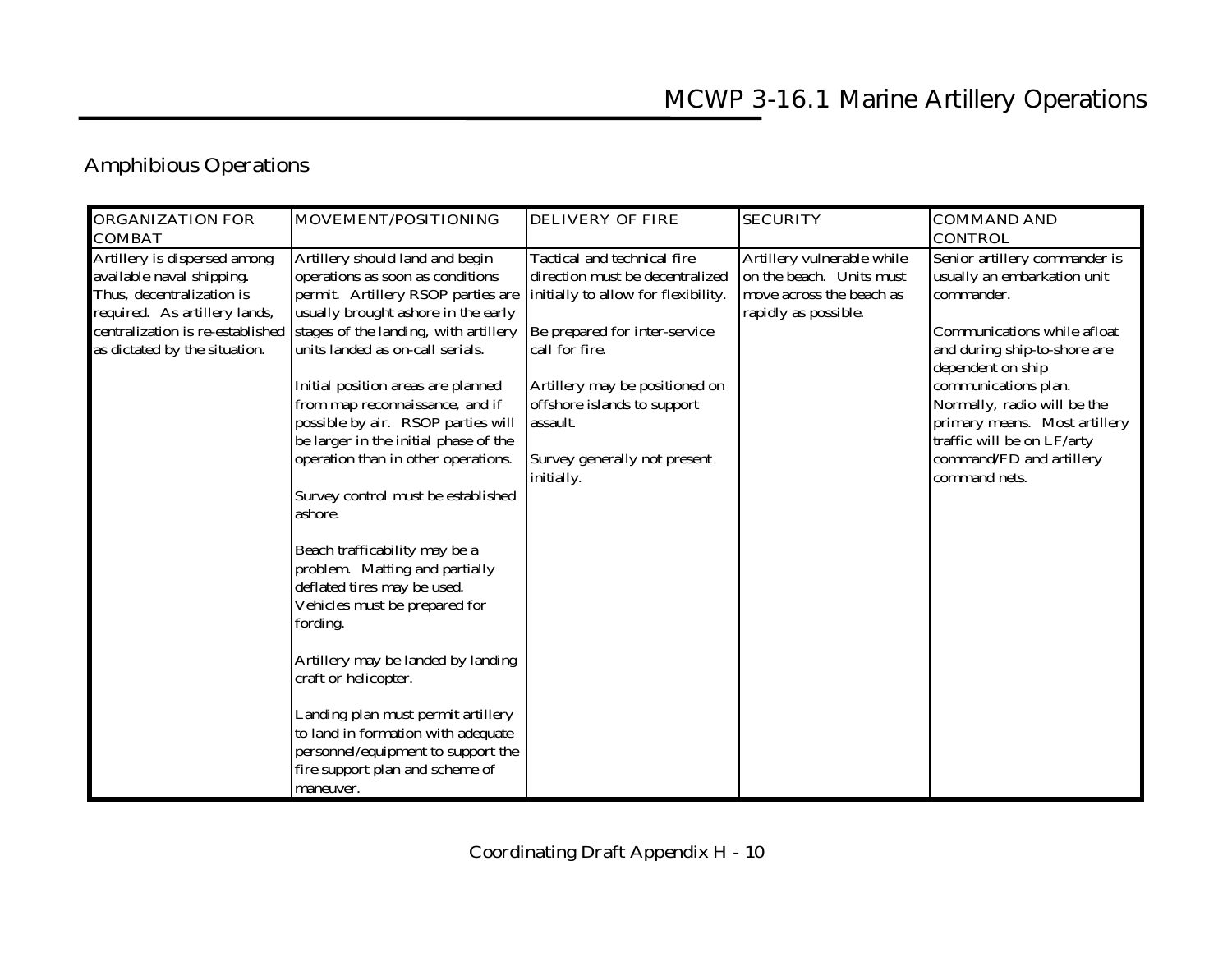### **Helicopterborne Operations**

| <b>ORGANIZATION FOR</b>                                                                           | MOVEMENT/POSITIONING DELIVERY OF FIRE                                                                                                                                                                                                                         |                                                  | <b>SECURITY</b>                                                                | <b>COMMAND AND</b>                                                                                                                                                                                   |
|---------------------------------------------------------------------------------------------------|---------------------------------------------------------------------------------------------------------------------------------------------------------------------------------------------------------------------------------------------------------------|--------------------------------------------------|--------------------------------------------------------------------------------|------------------------------------------------------------------------------------------------------------------------------------------------------------------------------------------------------|
|                                                                                                   |                                                                                                                                                                                                                                                               |                                                  |                                                                                |                                                                                                                                                                                                      |
| <b>COMBAT</b><br>Decentralized operations may<br>be required for support to<br>small task forces. | Mutual support between artillery<br>units is desirable.<br>6400-mil firing capability.<br>Reconnaissance may be limited<br>to air, with the battery<br>commanders conducting<br>reconnaissance during the assault<br>with elements of the supported<br>force. | Individual piece corrections<br>may be required. | All-round security required.<br>Make use of defilade and<br>natural obstacles. | <b>CONTROL</b><br>Close liaison between artillery<br>and helicopter units required.<br>Primary means of<br>communications is radio.<br>Wire restricted to installations<br>within LZ and rear areas. |
|                                                                                                   | Battery formations often dictated<br>by the terrain of the LZ.<br>Ammunition should be placed<br>close to howitzers on<br>occupation.                                                                                                                         |                                                  |                                                                                |                                                                                                                                                                                                      |
|                                                                                                   | Positions should have area for<br>LZ.<br>Recon and HST teams may be<br>available for terminal guidance<br>of aircraft.<br>Loads should be positioned to<br>reduce fly over of battery<br>consistent with wind direction.                                      |                                                  |                                                                                |                                                                                                                                                                                                      |
|                                                                                                   |                                                                                                                                                                                                                                                               |                                                  |                                                                                |                                                                                                                                                                                                      |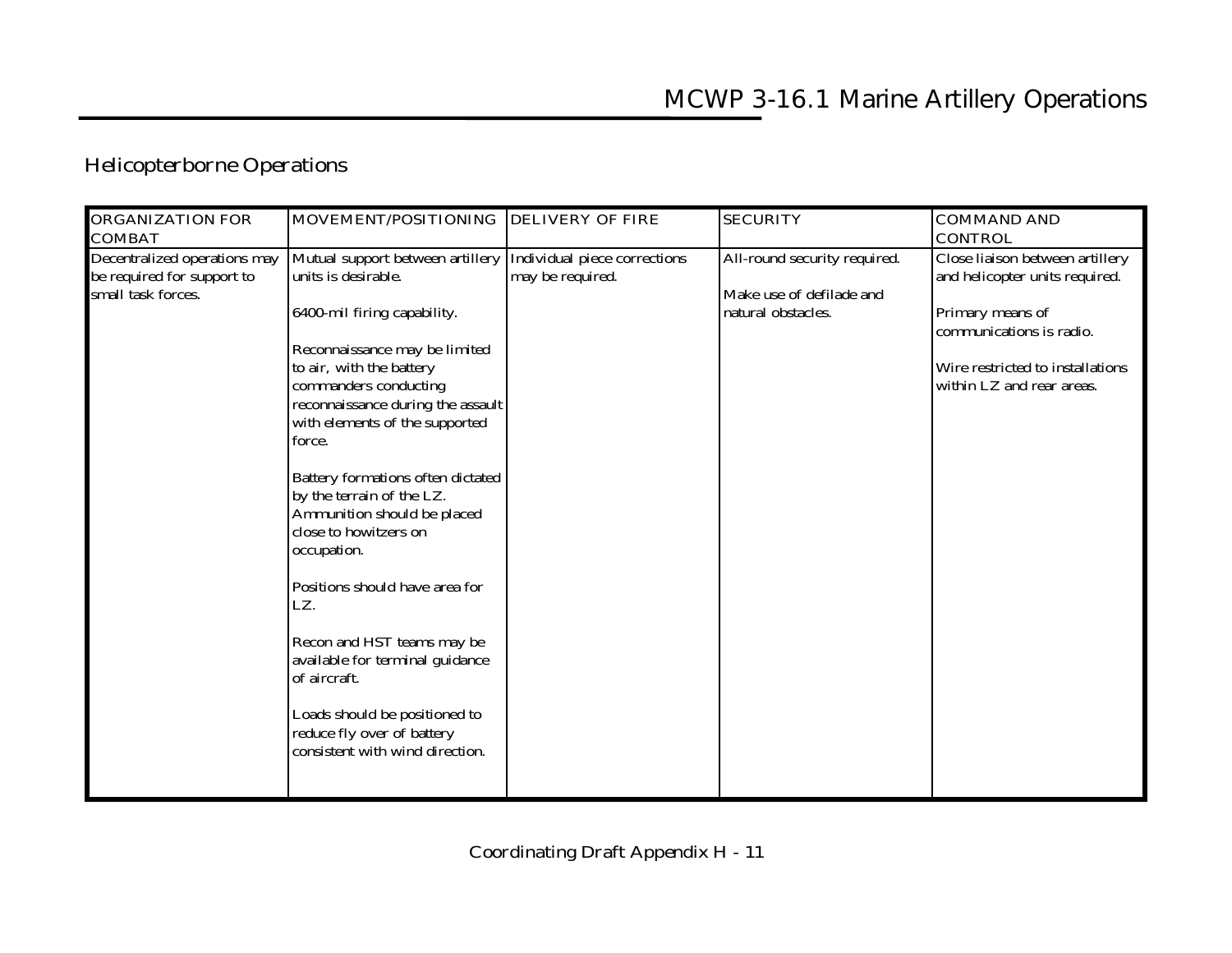## **Built-up/Urban Area Operations**

| <b>ORGANIZATION FOR</b><br><b>COMBAT</b>                                                      | MOVEMENT/POSITIONING DELIVERY OF FIRE                                                                                                |                                                                         | <b>SECURITY</b>            | <b>COMMAND AND</b><br><b>CONTROL</b>                       |
|-----------------------------------------------------------------------------------------------|--------------------------------------------------------------------------------------------------------------------------------------|-------------------------------------------------------------------------|----------------------------|------------------------------------------------------------|
| Centralized control during<br>initial phases; decentralized<br>control during later phases to | Movement during night or<br>periods of reduced visibility<br>when possible.                                                          | Both direct and indirect fires<br>are delivered for supported<br>units. | Fortification of position. | Radio communications impaired<br>by buildings.             |
| support semi-independent                                                                      |                                                                                                                                      |                                                                         |                            | Wire can usually be run                                    |
| action of small units.                                                                        | Few displacements, often by<br>platoon or section.                                                                                   | Destruction of fortifications<br>may require assault fire               |                            | overhead.                                                  |
|                                                                                               |                                                                                                                                      | techniques.                                                             |                            | Make use of civilian                                       |
|                                                                                               | Positions should be selected that<br>minimize masking, provide                                                                       | High angle fire may be                                                  |                            | communications.                                            |
|                                                                                               | several routes of escape, and<br>afford as much cover and                                                                            | required.                                                               |                            | More use of messengers and<br>prearranged audio and visual |
|                                                                                               | concealment as possible. Use of Need for accurate MET and                                                                            |                                                                         |                            | signals.                                                   |
|                                                                                               | existing structures (garages,<br>office buildings, highway<br>overpasses) is recommended.                                            | survey increases, as most<br>targets are point targets.                 |                            |                                                            |
|                                                                                               |                                                                                                                                      | ICM and VT effects reduced by                                           |                            |                                                            |
|                                                                                               | Special techniques for emplacing structures, although they are                                                                       |                                                                         |                            |                                                            |
|                                                                                               | howitzers, such as spades against effective against personnel on<br>a curb when the ground is not<br>suitable for emplacement may be | rooftops and top floors. HE/CP<br>used for penetration effects.         |                            |                                                            |
|                                                                                               | required. Explosives may be                                                                                                          | Illum, chemical incendiary                                              |                            |                                                            |
|                                                                                               | required to soften emplacement                                                                                                       | ammunition, and smoke are                                               |                            |                                                            |
|                                                                                               | of howitzers.                                                                                                                        | effective.                                                              |                            |                                                            |
|                                                                                               |                                                                                                                                      | Ammunition expenditures will<br>be heavy.                               |                            |                                                            |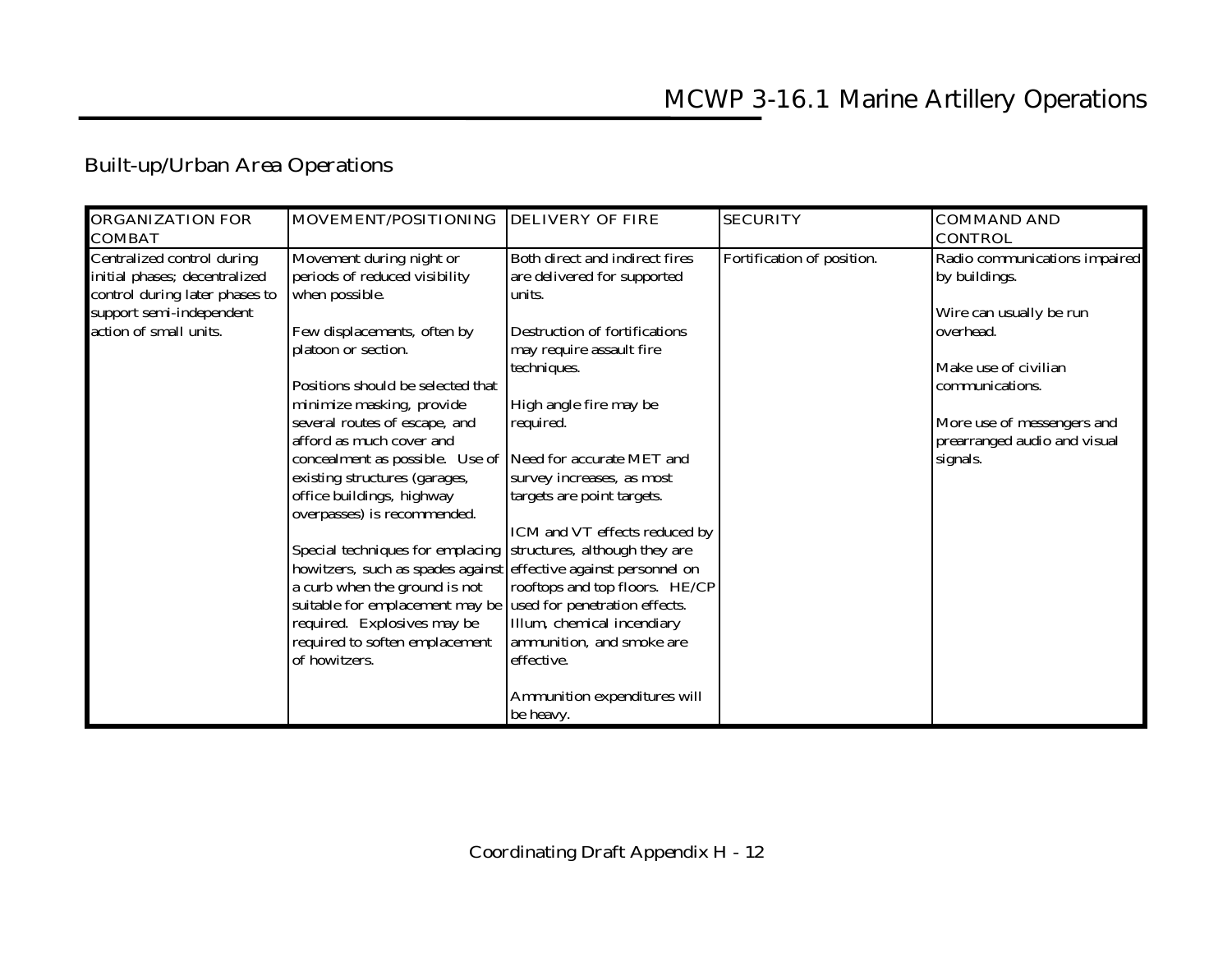### **Built-up/Urban Area Operations -- Continued**

|                                   |                                                                                                                                                                                                                                                                           | <b>SECURITY</b>                                                                                                                                                                                                                                                                                                                                      | COMMAND, CONTROL,        |
|-----------------------------------|---------------------------------------------------------------------------------------------------------------------------------------------------------------------------------------------------------------------------------------------------------------------------|------------------------------------------------------------------------------------------------------------------------------------------------------------------------------------------------------------------------------------------------------------------------------------------------------------------------------------------------------|--------------------------|
|                                   |                                                                                                                                                                                                                                                                           |                                                                                                                                                                                                                                                                                                                                                      | <b>AND COMMUNICATION</b> |
|                                   |                                                                                                                                                                                                                                                                           |                                                                                                                                                                                                                                                                                                                                                      |                          |
|                                   |                                                                                                                                                                                                                                                                           |                                                                                                                                                                                                                                                                                                                                                      |                          |
| areas to be occupied. Extensive   |                                                                                                                                                                                                                                                                           |                                                                                                                                                                                                                                                                                                                                                      |                          |
| route reconnaissance is required. |                                                                                                                                                                                                                                                                           |                                                                                                                                                                                                                                                                                                                                                      |                          |
|                                   |                                                                                                                                                                                                                                                                           |                                                                                                                                                                                                                                                                                                                                                      |                          |
|                                   |                                                                                                                                                                                                                                                                           |                                                                                                                                                                                                                                                                                                                                                      |                          |
|                                   |                                                                                                                                                                                                                                                                           |                                                                                                                                                                                                                                                                                                                                                      |                          |
|                                   |                                                                                                                                                                                                                                                                           |                                                                                                                                                                                                                                                                                                                                                      |                          |
|                                   |                                                                                                                                                                                                                                                                           |                                                                                                                                                                                                                                                                                                                                                      |                          |
|                                   |                                                                                                                                                                                                                                                                           |                                                                                                                                                                                                                                                                                                                                                      |                          |
|                                   |                                                                                                                                                                                                                                                                           |                                                                                                                                                                                                                                                                                                                                                      |                          |
|                                   |                                                                                                                                                                                                                                                                           |                                                                                                                                                                                                                                                                                                                                                      |                          |
|                                   |                                                                                                                                                                                                                                                                           |                                                                                                                                                                                                                                                                                                                                                      |                          |
|                                   |                                                                                                                                                                                                                                                                           |                                                                                                                                                                                                                                                                                                                                                      |                          |
|                                   |                                                                                                                                                                                                                                                                           |                                                                                                                                                                                                                                                                                                                                                      |                          |
|                                   |                                                                                                                                                                                                                                                                           |                                                                                                                                                                                                                                                                                                                                                      |                          |
|                                   |                                                                                                                                                                                                                                                                           |                                                                                                                                                                                                                                                                                                                                                      |                          |
|                                   |                                                                                                                                                                                                                                                                           |                                                                                                                                                                                                                                                                                                                                                      |                          |
|                                   |                                                                                                                                                                                                                                                                           |                                                                                                                                                                                                                                                                                                                                                      |                          |
|                                   |                                                                                                                                                                                                                                                                           |                                                                                                                                                                                                                                                                                                                                                      |                          |
|                                   |                                                                                                                                                                                                                                                                           |                                                                                                                                                                                                                                                                                                                                                      |                          |
|                                   |                                                                                                                                                                                                                                                                           |                                                                                                                                                                                                                                                                                                                                                      |                          |
|                                   |                                                                                                                                                                                                                                                                           |                                                                                                                                                                                                                                                                                                                                                      |                          |
|                                   |                                                                                                                                                                                                                                                                           |                                                                                                                                                                                                                                                                                                                                                      |                          |
|                                   |                                                                                                                                                                                                                                                                           |                                                                                                                                                                                                                                                                                                                                                      |                          |
|                                   |                                                                                                                                                                                                                                                                           |                                                                                                                                                                                                                                                                                                                                                      |                          |
|                                   |                                                                                                                                                                                                                                                                           |                                                                                                                                                                                                                                                                                                                                                      |                          |
|                                   | RSOP parties should be well<br>Target acquisition devices<br>somewhat degraded. Radars<br>should be emplaced to cover<br>likely areas of enemy indirect<br>fire weapon employment.<br>Radars should not be placed in<br>the midst of an urban area<br>because of masking. | MOVEMENT/POSITIONING DELIVERY OF FIRE<br>Lasers and precision guided<br>armed, as they may have to clear munitions permit destruction of<br>targets with minimum rubble of<br>adjacent buildings. But tall<br>buildings may hamper laser use.<br>Batteries must be prepared for<br>hasty survey techniques.<br>Magnetic instruments are<br>impaired. |                          |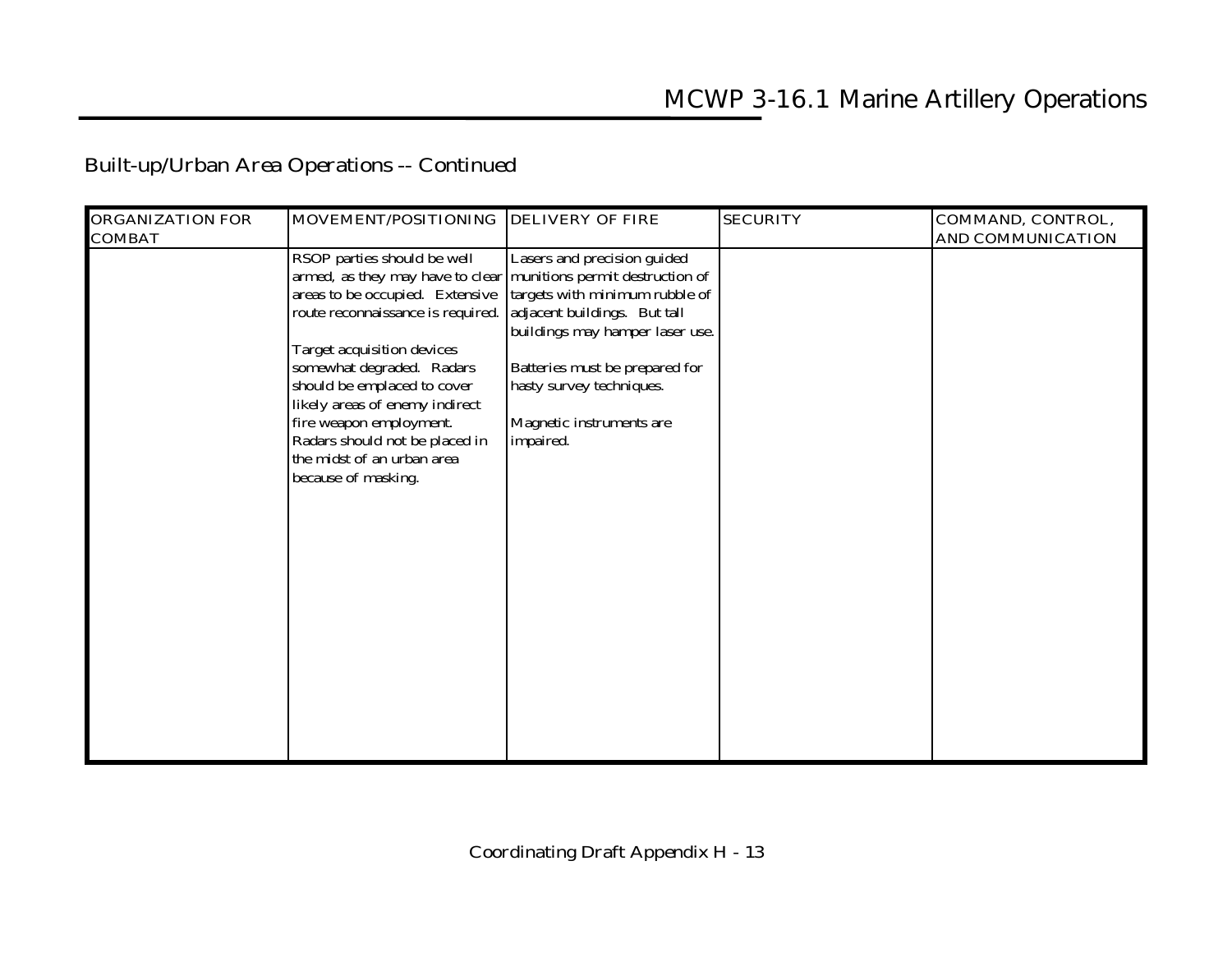## **Artillery Raids**

| <b>ORGANIZATION FOR</b><br><b>COMBAT</b> | MOVEMENT/POSITIONING DELIVERY OF FIRE                                                                                                                                                                                                                                                       |                                                                                                                                                                                                                                                                                    | <b>SECURITY</b>                                                               | <b>COMMAND AND</b><br><b>CONTROL</b>                                                                      |
|------------------------------------------|---------------------------------------------------------------------------------------------------------------------------------------------------------------------------------------------------------------------------------------------------------------------------------------------|------------------------------------------------------------------------------------------------------------------------------------------------------------------------------------------------------------------------------------------------------------------------------------|-------------------------------------------------------------------------------|-----------------------------------------------------------------------------------------------------------|
| Extremely decentralized.                 | Battery moves rapidly into<br>position by air or ground means.<br>The position may be across the<br>FEBA.<br>Only bare necessities are taken.<br>The number of howitzers taken<br>forward depends on the target<br>analysis, effects required, and<br>aircraft availability (if airlifted). | Raid is extremely short; used to<br>deliver fire on a HVT.<br>A mixture of HE, WP, and<br>ICM provides excellent effects<br>for a raid. FASCAM and<br>DPICM are also useful.<br>Firing data can be precomputed.<br>Fire the highest charge possible<br>to increase standoff range. | Security elements accompany<br>raid. Attack helicopters may<br>provide cover. | Detailed planning, surprise, and<br>speed are key factors in<br>execution.<br>Effective SOP is essential. |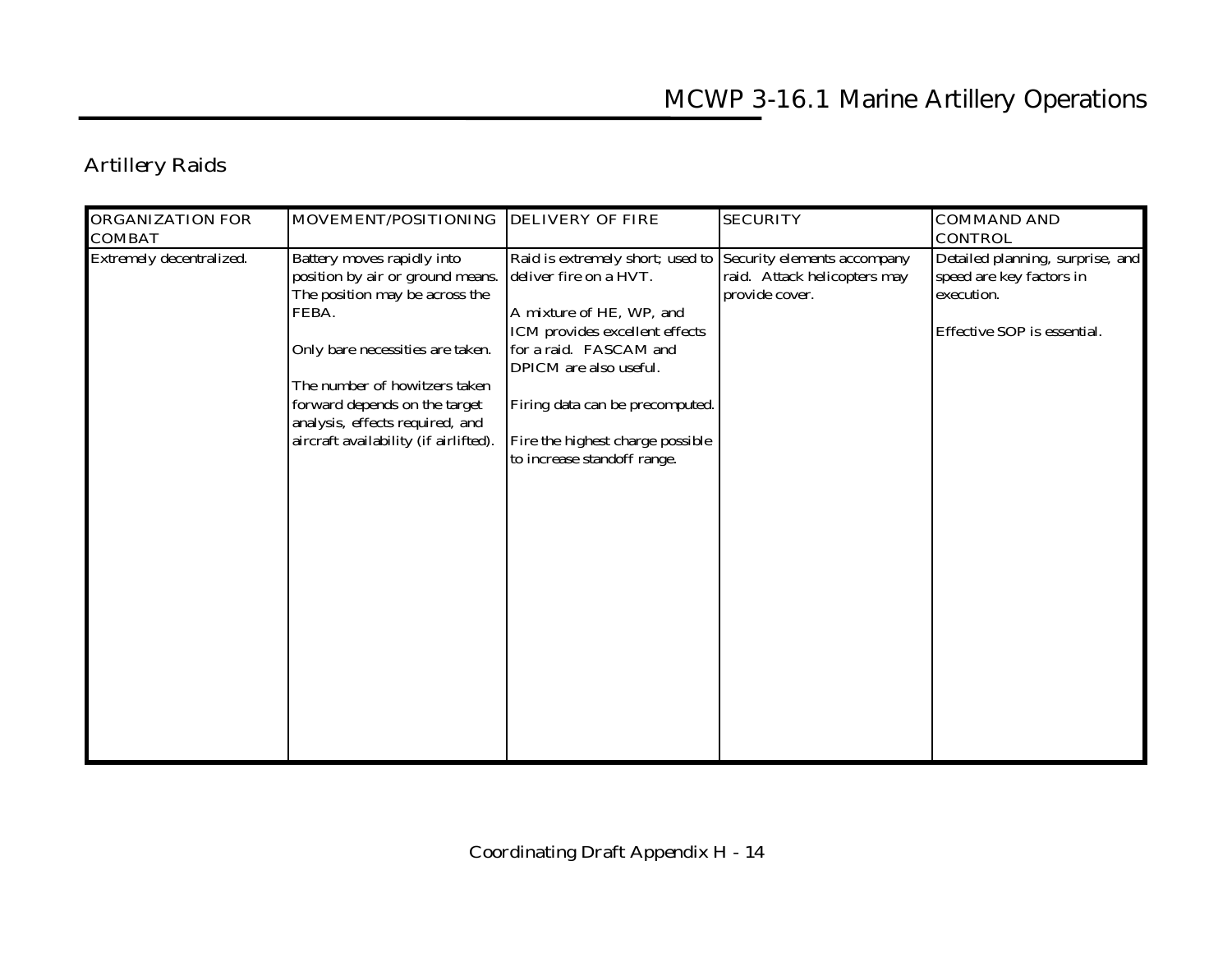### **Fire Base Operations**

| <b>ORGANIZATION FOR</b>                 | MOVEMENT/POSITIONING                                                                                                                                                                                                       | <b>DELIVERY OF FIRE</b>                                                                                                                                                            | <b>SECURITY</b>                                                                                                                                                                                                                                                                                                                                                                                                                | COMMAND, CONTROL,                                                                                  |
|-----------------------------------------|----------------------------------------------------------------------------------------------------------------------------------------------------------------------------------------------------------------------------|------------------------------------------------------------------------------------------------------------------------------------------------------------------------------------|--------------------------------------------------------------------------------------------------------------------------------------------------------------------------------------------------------------------------------------------------------------------------------------------------------------------------------------------------------------------------------------------------------------------------------|----------------------------------------------------------------------------------------------------|
| <b>COMBAT</b><br>Generally centralized. | Positions should be in an open<br>field, possibly on a hilltop, so<br>unit can clear kill zones, have<br>interlocking fields of fire, and<br>maximize grazing fire.                                                        | High angle fires may be<br>required.<br>Indirect fire data should be<br>determined to cover dead space<br>and avenues of approach to the                                           | Concealment is a primary<br>concern.<br>A strong defensive perimeter is<br>essential.                                                                                                                                                                                                                                                                                                                                          | <b>AND COMMUNICATIONS</b><br>Wire should be used<br>extensively, and buried at least<br>12 inches. |
|                                         | Howitzers should be no more<br>than 50 meters apart and<br>preferably in star formation for<br>6400-mil capability and defense<br>of position.<br>The firing position should allow<br>for a pickup and/or landing<br>zone. | firebase and to target likely<br>enemy mortar positions and/or<br>assembly areas around the fire<br>base.<br>XO's minimum QE should be<br>determined for eight sectors of<br>fire. | A small-arms cache should be<br>placed in the center of the<br>battery in case the position is<br>overrun.<br>Engineer support should be<br>obtained to harden individual<br>howitzer firing positions. As a<br>minimum, each position should<br>have:<br>Covered ammunition racks.<br>V<br>A personnel bunker.<br>Direct fire sector with a<br>fighting trench.<br>V Two covered ready racks.<br>Firebases should be mutually |                                                                                                    |
|                                         |                                                                                                                                                                                                                            |                                                                                                                                                                                    | supporting.                                                                                                                                                                                                                                                                                                                                                                                                                    |                                                                                                    |